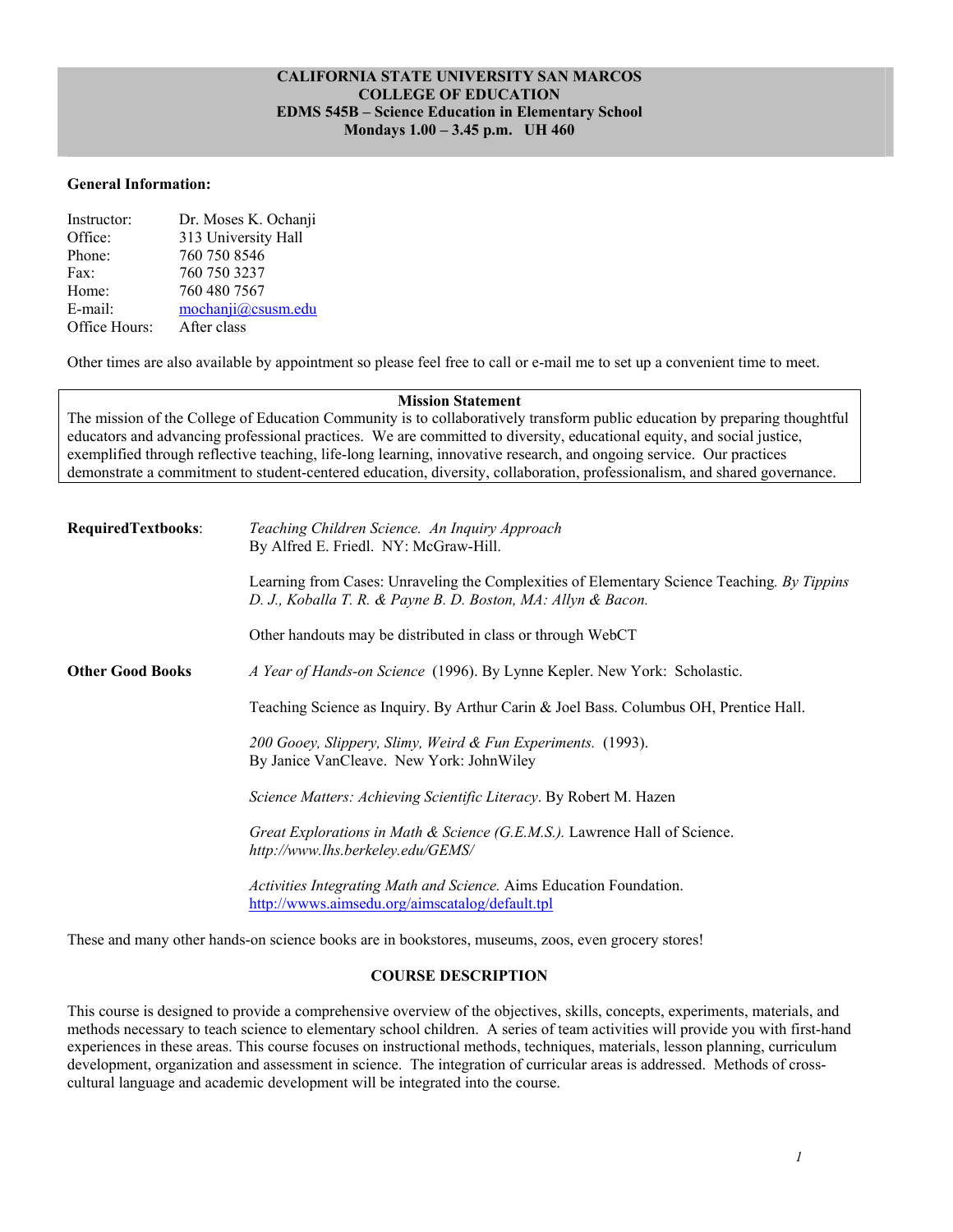# **COURSE OBJECTIVES**

By the end of this course, students should be able to

- 1. Demonstrate proficiency with inquiry skills of observing, measuring, inferring, classifying, predicting, verifying predictions, hypothesizing, isolating variables, interpreting data, and experimenting.
- 2. Identify exemplary materials (curriculum kits, science programs, textbooks, equipment, technology, ancillary materials) appropriate for elementary school children.
- 3. Demonstrate knowledge and understanding of the California Science Framework, the California Science Content Standards, and the National Science Education Standards.
- 4. Demonstrate an understanding of the physical, earth and life science concepts included in the K-8 California Science Content Standards, and how to design lessons to teach the concepts.
- 5. Use the Learning Cycle model of instruction to teach science in a contemporary manner.
- 6 Use technology in elementary science teaching.
- 7. Demonstrate confidence in leading and performing investigations designed to teach science concepts, science process skills, and scientific attitudes.
- 8. Use authentic methods of assessment to evaluate student learning of science concepts and processes.
- 9. Design an elementary science-teaching mini-unit.
- 10. Practice strategies to include all students in science (linguistically and culturally diverse, students with disabilities and other students with special needs).

### **INFUSED COMPETENCIES**

## **Authorization to Teach English Learners**

This credential program has been specifically designed to prepare teachers for the diversity of languages often encountered in California public school classrooms. The authorization to teach English learners is met through the infusion of content and experiences within the credential program, as well as additional coursework. Students successfully completing this program receive a credential with authorization to teach English learners.

(Approved by CCTC in SB 2042 Program Standards, August 02))

## **Special Education**

Consistent with the intent to offer a seamless teaching credential in the College of Education, this course will demonstrate the collaborative infusion of special education competencies that reflect inclusive educational practices.

### **Technology**

This course infuses technology competencies to prepare our candidates to use technologies, emphasizing their use in both teaching practice and student learning.

## **COURSE REQUIREMENTS**

### **COE Attendance Policy**

Due to the dynamic and interactive nature of courses in the College of Education, all students are expected to attend all classes and participate actively. Absences and late arrivals/early departures will affect the final grade. At a minimum, students must attend more than 80% of class time, or s/he may not receive a passing grade for the course at the discretion of the instructor. Individual instructors may adopt more stringent attendance requirements. Should the student have extenuating circumstances, s/he should contact the instructor as soon as possible.

For this class, if you miss 2 classes your highest grade can only be A-. If you miss 3 class sessions or are late (or leave early) for four or more sessions, your highest possible grade is a B. If you miss 4 class sessions, your highest possible grade is a C. If you miss more than 20% of the class (3 class sessions), you may not receive a passing grade for the course. Absences do not change assignment due dates. Late assignments will receive a 10% reduction in points for each day late. After one week, late assignments will receive no credit.

### **Writing**

In keeping with the All-University Writing Requirement, all courses must have a writing component of at least 2,500 words (approximately 10 pages), which can be administered in a variety of ways.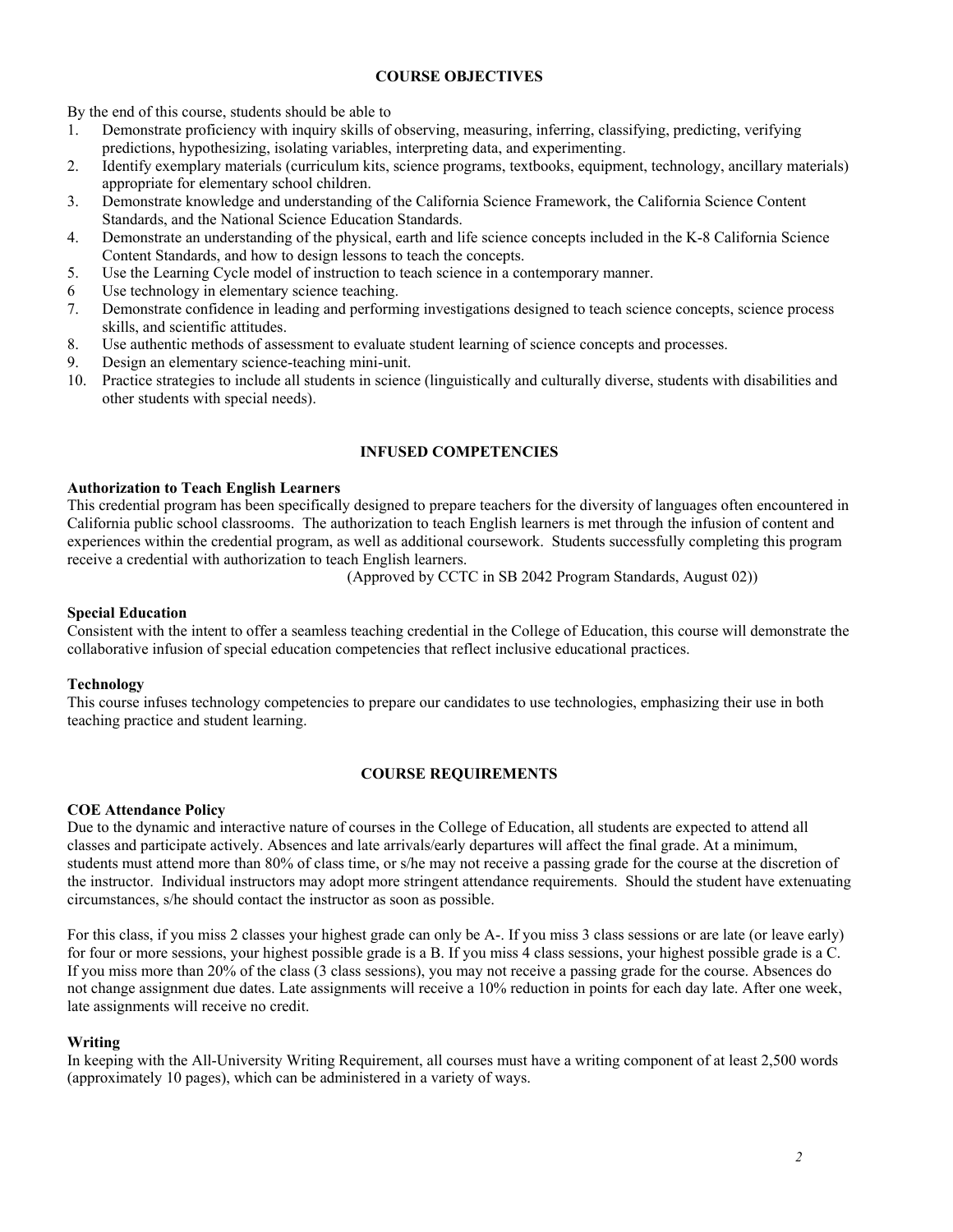# **Students with Disabilities Requiring Reasonable Accommodations**

Students are approved for services through the Disabled Student Services Office (DSS). This office is located in Craven Hall 5205, and can be contacted by phone at (760) 750-4905, or TTY (760) 750-4909. Students authorized by DSS to receive reasonable accommodations should meet with their instructor during office hours or, in order to ensure confidentiality, in a more private setting.

\*\*You must go to ACD 202 to activate your CSUSM e-mail account, or provide another email address.

## **TOPICS OUTLINE**

The Nature of Science The Learning Cycle Model of Teaching Learning Cycle Science Lesson Demonstrations Writing Objectives for Student Learning Writing Science Concept Definitions CA Science Content Standards Grades K-8 California Science Framework SDAIE Strategies in Science Infusing Writing Activities in Science Lessons Science Curriculum Kits and State Approved Texts Science Process Skills and Scientific Attitudes Current Issues in Science Education Infusing Technology into Science Teaching Authentic Assessments in Science Science Projects, Student Research, Science Fairs Safety in the Science Class Inclusion and Teaching Science to Students with Special Needs

### **COURSE ASSIGNMENTS**

| 1. Participation, Collaboration and Professionalism (Individual)    | $10\%$ |
|---------------------------------------------------------------------|--------|
| 2. Discussion Questions (individual)                                | $10\%$ |
| 3. Reading Leadership on Hand-on science lesson (May work in pairs) | 20%    |
| 4. Science Fair Exposition (may work in pairs)                      | 15%    |
| 5. Science Teaching Unit and Presentation (Capstone Teams)          | 20%    |
| 6. Incidental Assignments and Quizes                                | 20%    |
| 6. Science Teaching Notebook (Individual)                           | $5\%$  |

## **Late assignments will be penalized by a 10%-point reduction each day they are late. Keep digital copies of all assignments for your Credential Program Electronic Portfolio.**

# **CRITERIA FOR GRADING ASSIGNMENTS**

| $\mathbf{A}$  | Outstanding work on assignment, excellent syntheses of information and           | $90-100\%$  |
|---------------|----------------------------------------------------------------------------------|-------------|
|               | experiences, great insight and application, and excellent writing.               |             |
| <sup>B</sup>  | Completion of assignment in good form with good syntheses and                    | $80 - 89\%$ |
|               | application of information and experiences; writing is good.                     |             |
| $\mathcal{C}$ | Completion of assignment, adequate effort, adequate synthesis of                 | $70 - 79\%$ |
|               | information and application of information and experiences, writing is adequate. |             |
| D             | Incomplete assignment, inadequate effort and synthesis of information,           | $60 - 69\%$ |
|               | writing is less than adequate.                                                   |             |
|               |                                                                                  |             |

Grades will be determined by points earned:

| $A = 93-100$      | $C_{\pm} = 77 - 79$ |
|-------------------|---------------------|
| $A = 90-92$       | $C = 73-76$         |
| $B_{+} = 87 - 89$ | $C = 70-72$         |
| $B = 83 - 86$     | $D = 60-69$         |
| $B = 80-82$       | $F = 0.59$          |
|                   |                     |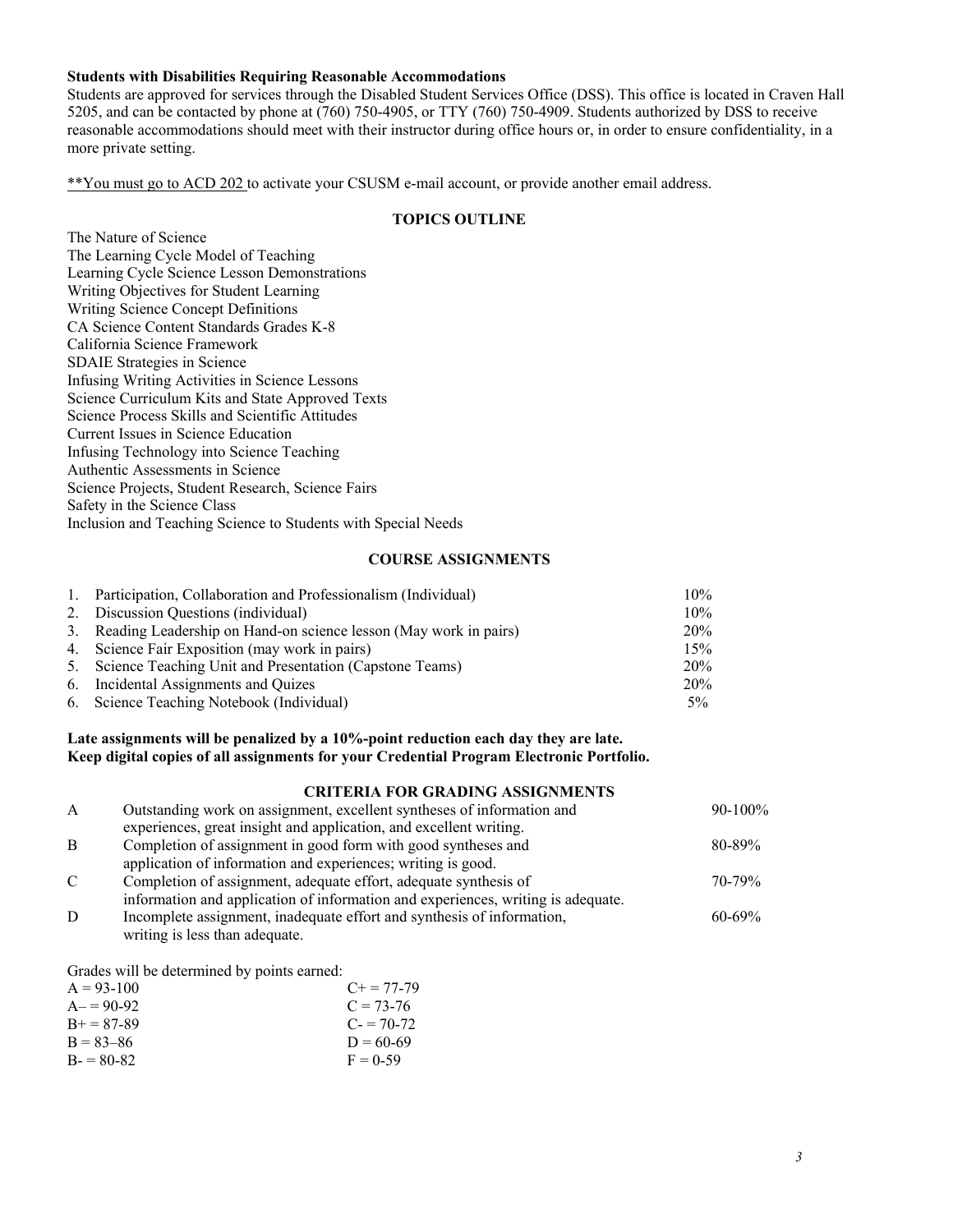## **ASSIGNMENT DESCRIPTIONS**

## **1. PARTICIPATION, COLLABORATION AND PROFESSIONALISM** (individual) 10% **Due on 12/06/04**

Students will engage in active learning each class session, and will be expected to actively participate, collaborate, and demonstrate professionalism at all times.

- Do you participate in class discussions productively, sharing your knowledge and understandings?
- Do you interact productively with your peers, taking on a variety of roles (leader, follower, etc.)?
- Do you contribute appropriately to group work—do you "do your share"?
- Are you able to accept others' opinions?
- Are you supportive of others' ideas?
- Do you support your peers during their presentations?
- Can you monitor and adjust your participation to allow for others' ideas as well as your own to be heard?
- Do you show a positive attitude and disposition towards teaching all students?
- Do you exhibit professional behavior at all times?
- Do you attend each and every class, arrive on time and well prepared in all aspects, and do not ever leave early?
- Do you give close attention to each activity and speaker?

You will do a self assessment using the Rubric for Participation, Collaboration and Professionalism; and write a two-three page rationale. You should give a rationale for the points you gave yourself in each area of the rubric and provide examples for each area. Your professor will also do an assessment using this rubric. Turn in your Rubric and Rationale with examples.

## **2. DISCUSSION QUESTIONS: (Based on Readings from Learning from Cases Textbook) 10% Due on the day of class**

Each student will be required to submit a discussion question for the class based on the readings of the assigned chapters from the book *Learning from Cases.* The question should be submitted to the WebCT class postings under the heading identified for discussion questions by noon on the day of the class when such readings are assigned. The specific chapters assigned for each day are shown in the class schedule in the appendices to this syllabus. The discussion question should be an open-ended question that provides opportunity for discussion and calls for diverse responses. In addition it should reflect that you read the assigned readings. The dates when the questions are due are reflected in the course schedule. Examples of such questions will be available on WebCT.

### **3. LEADERSHIP OF HANDS-ON SCIENCE LESSONS – Critical Assessment Task (CATs) 20% - Due on assigned day for the lesson**

You will work in groups of two to lead a science lessons based on the Learning Cycle Model of Instruction. You will prepare and teach this lesson to your classmates. Each team will be allocated a maximum of 30 minutes of class time to teach their lesson. Use activities from the textbook, Internet sites or other science resources. The team should teach the lesson as you would to elementary school students.

Each group will be assigned a specific grade level for each you will plan and teach the lesson. This will determine the grade level and California Science Standard your lessons will cover. The group will work together reviewing each other's lesson ideas, sharing resources, and making sure each member presents a different part of the lesson. Collaboration between group members is essential to divide up the work, and support each other.

### Your Hands-On Learning Cycle Science Lesson will have two parts.

**Part I.** Each team will present one lesson that follows the Learning Cycle lesson format and will emphasize a science concept related to the California Science Standards. The lesson will have at least one hands-on activity, it is NOT reading or completing worksheets (though they may require students to read something or complete lab observation sheets). You should take the activities "off of paper" and require students to use science process skills with science manipulatives. Each hands-on activity is required to have predictions made and recorded before beginning the activity. And a data sheet where students can record observations or data collected from the activity. Try to have students make quantitative measurements (length-meters, weight-grams, time), remember to use metric units of measurement.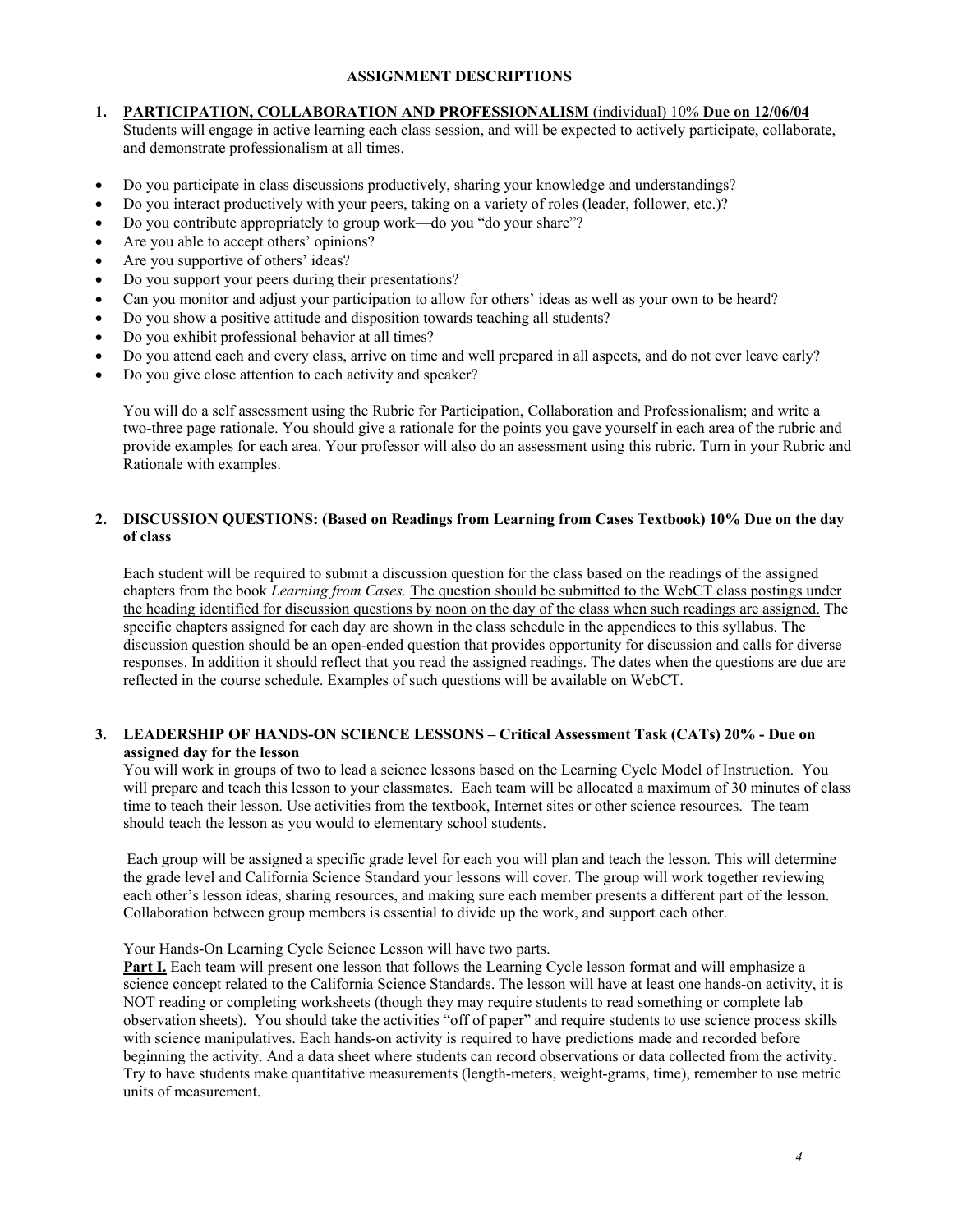The Learning Cycle lesson format

- I. Grade Level and California Science Standard the lesson is addressing
- II. Objectives  $(3-4)$  (use behavioral objectives with action verbs—i.e., The students will  $\qquad$ )
- III. Two essential questions that the learner should be able to answer after the lesson and background Information, what information would a teacher need to teach the lesson, if they didn't have any science background on the particular concept.
- IV. Materials needed for the lesson
- V. Exploration Phase, describe the procedure in detail for conducting the exploration phase of the lesson. What will the teacher and students do, what are possible questions the students will have? (see rubric for details)
- VI. Concept Invention Phase Describe in detail how to teach the concept. (see rubric for details) Include the use of your PowerPoint here.
- VII.Concept Application Phase how will you specifically address this section. If at all possible include another hands on activity. (see rubric for details)S
- VIII. SDAIE strategies
- IX. Adaptations for students with disabilities
- X. A 1-2 page summary of the science content background
- XI. A list of 5 relevant web sites (with descriptions)
- XII. Applications to everyday life.

Resources from the Internet are a required part of Concept Invention Phase. Images, movies, simulations, sounds, and other exciting resource are available free over the Internet. Students are responsible for emailing the instructor a PowerPoint presentation for the Concept Invention Phase part of your lesson. The PowerPoint can only be emailed or brought in on a CD. Keep the PowerPoint relatively simple; don't add bells and whistles that take away from the content.

Be sure you understand the concepts you are teaching, and that you can explain them. The lesson should be developmentally appropriate for middle level and should follow the NSTA Safety Guidelines. Make sure that you include the three stages of the Learning Cycle and science content background is addressed.

**Part II.** Share a description of websites (at least five) used in developing the lessons in your handout to the class. Share any other pertinent information a teacher would need to present the lessons. Also take time to present the detailed textbook content related to the topic beyond what the lesson covers that is relevant for the unit in that topic. You should use PowerPoint for this part.

Each group will prepare a handout that includes the lesson that the team presented, a description of websites used. Bring copies of the activity (for everyone in class) with (a) group members' names at the top.

### **4. Incidental Assignments and Quizzes – 20%**

The quizzes will be given twice. They will be based on the essential questions stated in your hands-on lesson assignments. After about half the lessons have been presented and after the last hands on lesson has been presented, a quiz will be given on the content of the events. The course instructors will design the quiz based on the questions submitted by each partner pair on their hands-on lesson. *These quizzes will be open notebook, but not open handout. That means you should take careful notes during each lesson presentation. Due dates: 10/25/04 & 11/29/04.* 

## **5. SCIENCE FAIR EXPOSITION – Critical Assessment Task (CATs) 15% Due on 11/1/04**

Develop an inquiry activity that uses a discrepant event appropriate for elementary students. You may work in teams of 3 on this assignment.

You will prepare a hands-on science lesson and poster about a discrepant event that leads to a science concept. You will present the lesson at our Elementary School Science Fair Exposition. The audience will be  $6<sup>th</sup>$  grade student at Live Oak Elementary School in Fallbrook. Be sure you understand the concept(s) you are emphasizing, and that you can explain it. The activity should be developmentally appropriate, and should follow the NSTA Safety Guidelines. Prior to teaching the lesson, turn it in to your instructor for review. After teaching the lesson, turn in a copy of your Reflection. The activity should include hands-on tasks and should emphasize particular science concepts. The activity should allow students to explore and then you will explain the concept behind the activity.

On the day of the fair, you will do the activity repeatedly (about 10 times) to teams of about 7 student.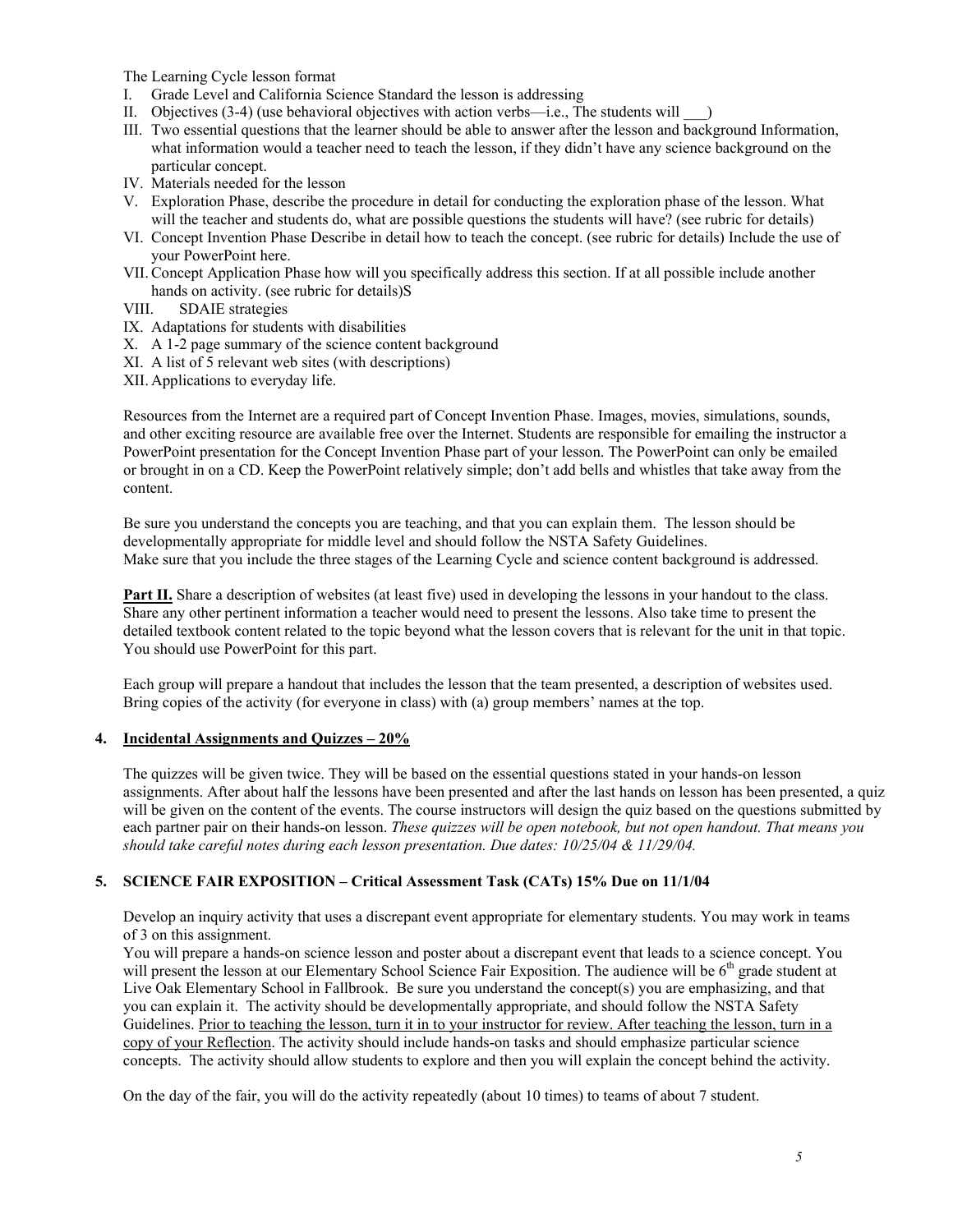Turn in your typed Lesson Plan with your names at the top and REFERENCES at the bottom.

- 1. Science Concept (and definition) you are teaching. Write it out in a complete sentence. Do not say "The students will \_\_\_\_." (That is an objective, not a science concept.)
- 2. Essential Questions
- 3. 1-3 Behavioral Objectives
- 4. California Science Content Standards addressed
- 5. Exploration Activity
- 6. Concept Invention
- 7. Concept Application Activity
- 8. The Reflection (answer the following):
	- a. How did the children respond? (What did they say and do?)
	- b. How do the children's actions and responses demonstrate their level of understanding.
	- c. How did you (or can you) improve upon your lesson to facilitate understanding?

#### **6. SCIENCE TEACHING UNIT AND PRESENTATION– Critical Assessment Task (CATs) 20% Due 12/13**  (May work in teams assigned to the Research project in ID 381)

You will create a typed unit on a specific science topic. You must bring a stamped, self-addressed manila envelope in order to receive a final grade.

The goal of this assignment is for you to think of how you can transform scientific research work that you generate from the Capstone Project into a teachable elementary science unit of instruction. The unit plan will be related to the study you conduct as part of your capstone assignment. Details of this assignment will be shared in class.

## **7. SCIENCE TEACHING NOTEBOOK** (individual) 5% Due 12/6/04

You will keep a class notebook, and will meet with the instructor during the last class period to review contents. Please use section dividers and labels for sections. For some assignments, you may need to make copies in order to include everything in your notebook.

Alternative to the hard copy notebook, you may organize your notebook electronically and submit a CD copy to the instructor on the last day of class. This alternative is not required but highly recommended.

- I. California Science Content Standards for grades K-6 (download from http://www.cde.ca.gov/board/pdf/science.pdf and print)
- II. Discussion questions (those submitted by you)<br>III. Learning Cycle Lessons presented in class
- Learning Cycle Lessons presented in class
- V. Science Fair exposition lesson and reflection
- VI. Science Unit Plan and Capstone Project Report
- VII. Other Class Handouts and incidental assignments.

# **8. Extra Credit (Directors Role):**

- Be a director, according to the list below. 5 points
	- Director of Directors Assigns Directorships keeps list
	- Syllabus director holds a hard copy of the Syllabus so other students can make copies.
	- Name Tag Director Make sure everybody has a name tag each class
	- Contact Information Director—Make class list with current contact info
	- Attendance Director: Maintains attendance sheet and ensures that everybody present in class signs for attendance.
	- Photographer takes photos of various class activities. Shows them to class.
	- Webmaster Find science/science ed websites coordinate, WebCT tasks present to class

## **RESOURCES**

# **JOURNALS**

Science Science Scope Physics Teacher

Science and Children The Science Teacher Journal of Chemical Education Science Education School Science and Math Innovations in Science & Technology Education Science News American Biology Teacher Journal of Research in Science Teaching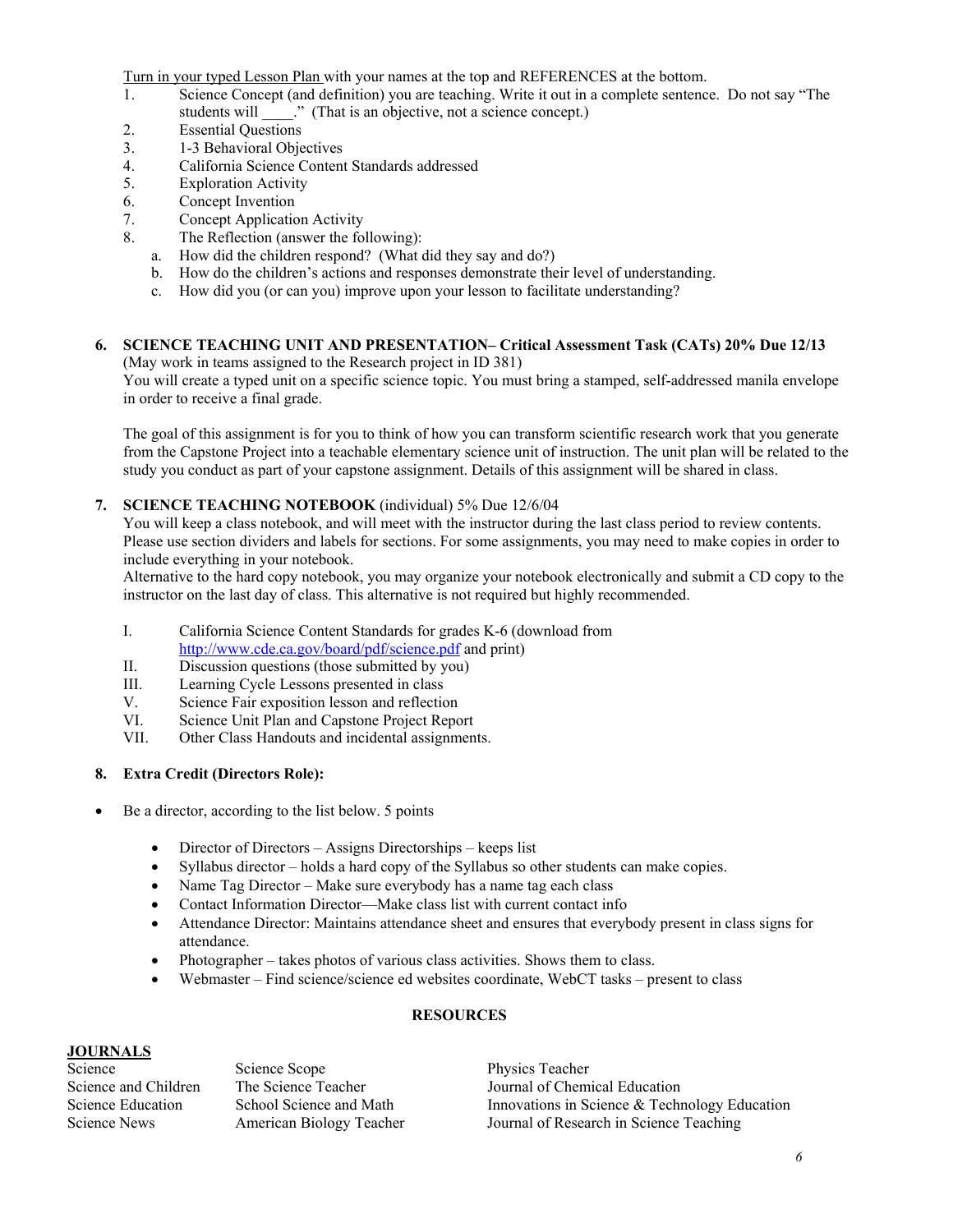| <b>Tentative Class Schedule</b> |                      |                                                                                                                                                                                                                       |  |
|---------------------------------|----------------------|-----------------------------------------------------------------------------------------------------------------------------------------------------------------------------------------------------------------------|--|
| Class # Date<br>1               | <b>Topic</b><br>8/30 | Course Overview: What is Science?<br>The Nature of Science and Inquiry Process in Science<br>Review Syllabus Sign up for Leadership of Science Activities<br>Bring Syllabus to class                                  |  |
| 2                               | 9/13                 | Teaching Tips: Constructing Knowledge and Discovering Meaning via the Learning Cycle<br>Read The Learning Cycle Handout on WebCT<br><b>Discussion Question Due</b>                                                    |  |
| 3                               | 9/20                 | Teaching Tips: Inquiry Processes in Science<br>Read Cases 2.1 & 5.4 from Learning from Cases text.<br><b>Question Due</b>                                                                                             |  |
| 4                               | 9/27                 | Teaching Tips: Planning and Managing Inquiry based Lessons<br>Read Cases 3.3, 4.4 & 6.1 from Learning from Cases text.<br><b>Question Due</b>                                                                         |  |
| 5                               | 10/4                 | Teaching Tips: Using Cooperative strategies & questioning and Wait time as a<br>Learning tools<br>Read Cases 2.3 & 3.2 from Learning from Cases text.<br>Learning Cycle Lesson Presentations<br><b>Questions Due</b>  |  |
| 6                               | 10/11                | Problem-based learning & Unit Planning<br>Read Cases 2.2 & 4.1 from Learning from Cases text.<br><b>Questions Due</b><br>Learning Cycle Lesson Presentations                                                          |  |
| 7                               | 10/18                | Teaching Tips: Assessment of Understanding and Inquiry<br>Read the entire Chapter 7 from Learning from Cases text.<br>Learning Cycle Lesson Presentations<br><b>Question Due</b>                                      |  |
| 8                               | 10/25                | Teaching Tip: Integrating Science with other subjects<br>Read Cases 6.2 & 6.3 from Learning from Cases text.<br><b>Question Due</b><br><b>Science Exploratorium Lesson Due</b><br>Learning Cycle Lesson Presentations |  |
| 9                               | 11/1                 | Science Fair Exposition Day; Live Oak Elementary School-Fallbrook                                                                                                                                                     |  |
| 10                              | 11/08                | Teaching Tips: Adapting Science curriculum for children with Special Needs<br>Read Cases 5.1, 5.2, 5.3 & 8.1 from Learning from Cases text<br><b>Question Due</b><br>Learning Cycle Lesson Presentations              |  |
| 11                              | 11/15                | Teaching Tips: Science WebQuests<br>Read Cases 4.2, 8.2 & 9.4 from Learning from Cases text<br><b>Question Due</b><br>Learning Cycle Lesson Presentations                                                             |  |
| 12                              | 11/22                | Teaching Tips: Science Projects, Student Research, Science Fairs and Science Safety<br>Read Cases 9.1, 9.2, & 9.3 from learning from Cases text<br>Learning Cycle Lesson Presentations<br><b>Question Due</b>         |  |